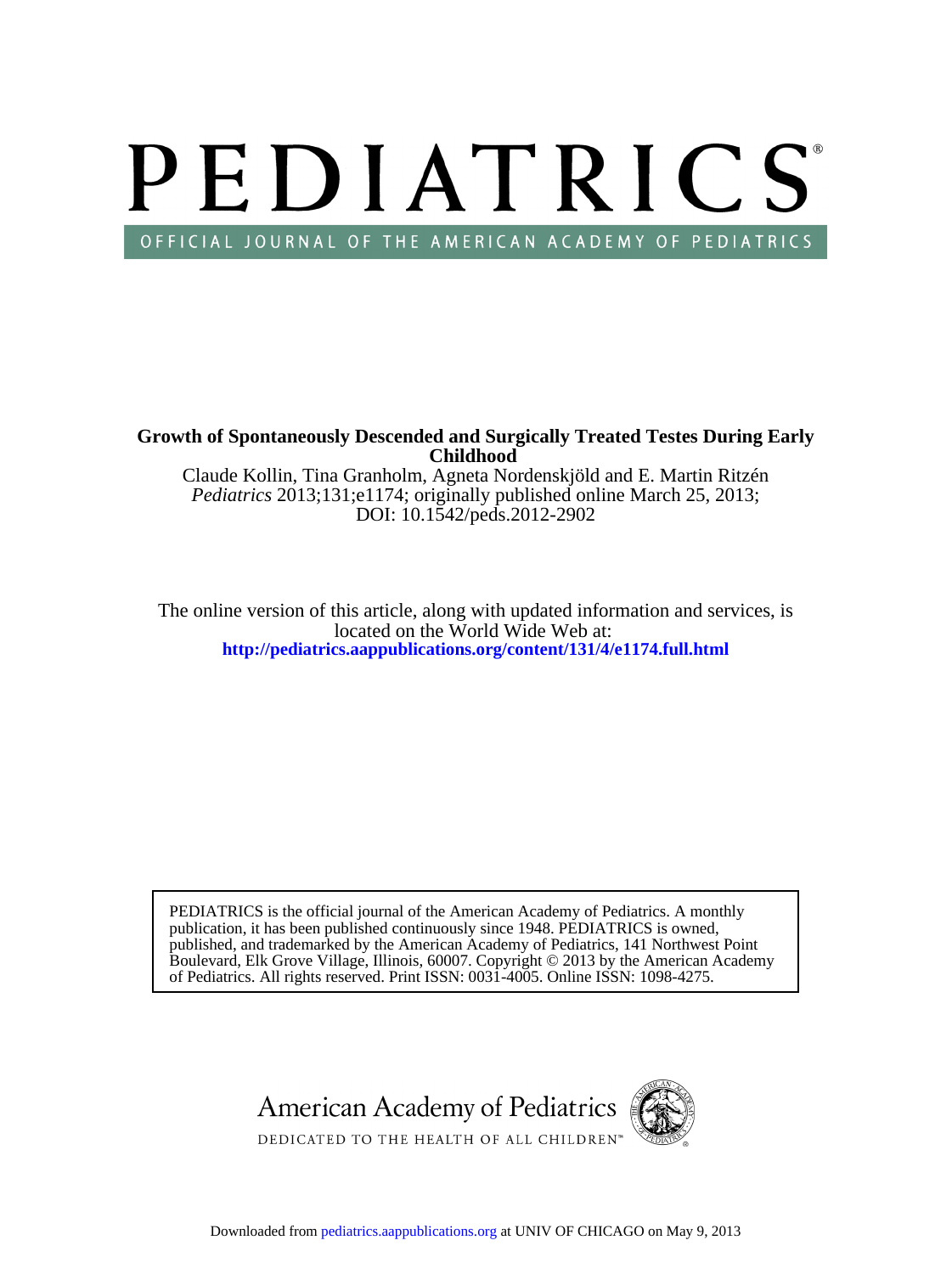## Growth of Spontaneously Descended and Surgically Treated Testes During Early Childhood

WHAT'S KNOWN ON THIS SUBJECT: There are no published prospective studies on the natural course and testicular growth in early childhood of spontaneously descended testes after birth compared with scrotal or surgically treated testes in boys with congenital cryptorchidism.

**WHAT THIS STUDY ADDS:** Data collected from this prospective study on the natural course and growth of the spontaneously descended testes add evidence-based data and recommendations on how to clinically manage boys with congenital cryptorchidism.

### abstract

**OBJECTIVE:** To investigate whether in congenital unilateral cryptorchidism the growth of a spontaneously descended testis is normal, compared with the contralateral scrotal testis or similar to the growth of testes that failed to descend spontaneously and later underwent orchidopexy.

METHODS: Ninety-one boys with congenital unilateral cryptorchidism with later spontaneous descent of the initially retained testis were followed from birth (0–3 weeks) up to 5 years of age and compared with boys randomized to surgery at either 9 months ( $n = 78$ ) or 3 years  $(n = 85)$  of age. Testicular volume was determined with ultrasonography.

**RESULTS:** Eighty-two percent of spontaneous descent occurred before 2 months of age. Twenty-two percent of these descended testes were later again found in a retained position. The spontaneously descended testis was smaller than its scrotal counterpart at all ages ( $P < .001$ ). We also showed a significant difference in the testicular volume between the early and late treated boys from age 2 years and onward. At 2, 4, and 5 years of age, the volumes of the spontaneously descended testes were significantly larger than those of boys operated on at 3 years but similar to those operated on at 9 months.

CONCLUSIONS: We have shown that in boys with congenital unilateral cryptorchidism with later spontaneous descent, the originally retained testes show impaired growth compared with its scrotal counterpart from birth and onwards. Also, they are prone to later ascent to a retained position. Furthermore, the longer testes remain untreated the more they exhibit impaired growth. Pediatrics 2013;131:e1174– e1180

AUTHORS: Claude Kollin, MD, PhD,<sup>a,b</sup> Tina Granholm, MD, PhD,<sup>a,c</sup> Agneta Nordenskjöld, MD, PhD,<sup>b,c</sup> and E. Martin Ritzén, MD, PhDa,d

<sup>a</sup>Department of Women's and Children's Health, and <sup>b</sup>Center of Molecular Medicine, Karolinska Institutet, Stockholm, Sweden; and Divisions of <sup>c</sup>Pediatric Surgery, and <sup>d</sup>Pediatric Endocrinology, Astrid Lindgren Children´s Hospital, Karolinska University Hospital, Stockholm, Sweden

#### KEY WORDS

undescended testis, cryptorchidism, treatment, spontaneous descent, testicular volume

Dr Kollin participated in conceptualizing and designing the study; coordinated the study; performed all surgical procedures; examined the patients prospectively, wrote, reviewed, and revised the initial manuscript; and approved the final manuscript as submitted. Dr Granholm participated in conceptualizing and designing the study and approved the final manuscript as submitted. Dr Nordenskjöld reviewed and revised the manuscript, and approved the final manuscript as submitted. Dr Ritzén participated in conceptualizing and designing the study, reviewed and revised the manuscript, and approved the final manuscript as submitted.

www.pediatrics.org/cgi/doi/10.1542/peds.2012-2902

doi:10.1542/peds.2012-2902

Accepted for publication Nov 30, 2012

Address correspondence to Claude Kollin, MD, PhD, Department of Women's and Children's Health, Center of Molecular Medicine, Karolinska Institutet, SE-17176, Stockholm, Sweden. E-mail: [claude.kollin@yahoo.com](mailto:claude.kollin@yahoo.com)

PEDIATRICS (ISSN Numbers: Print, 0031-4005; Online, 1098-4275).

Copyright © 2013 by the American Academy of Pediatrics

FINANCIAL DISCLOSURE: The authors have indicated that they have no financial relationships relevant to this article to disclose.

**FUNDING:** Supported from the Foundation Frimurare Barnhuset i Stockholm, the Swedish Research Council and the HRH Crown Princess Lovisa Foundation.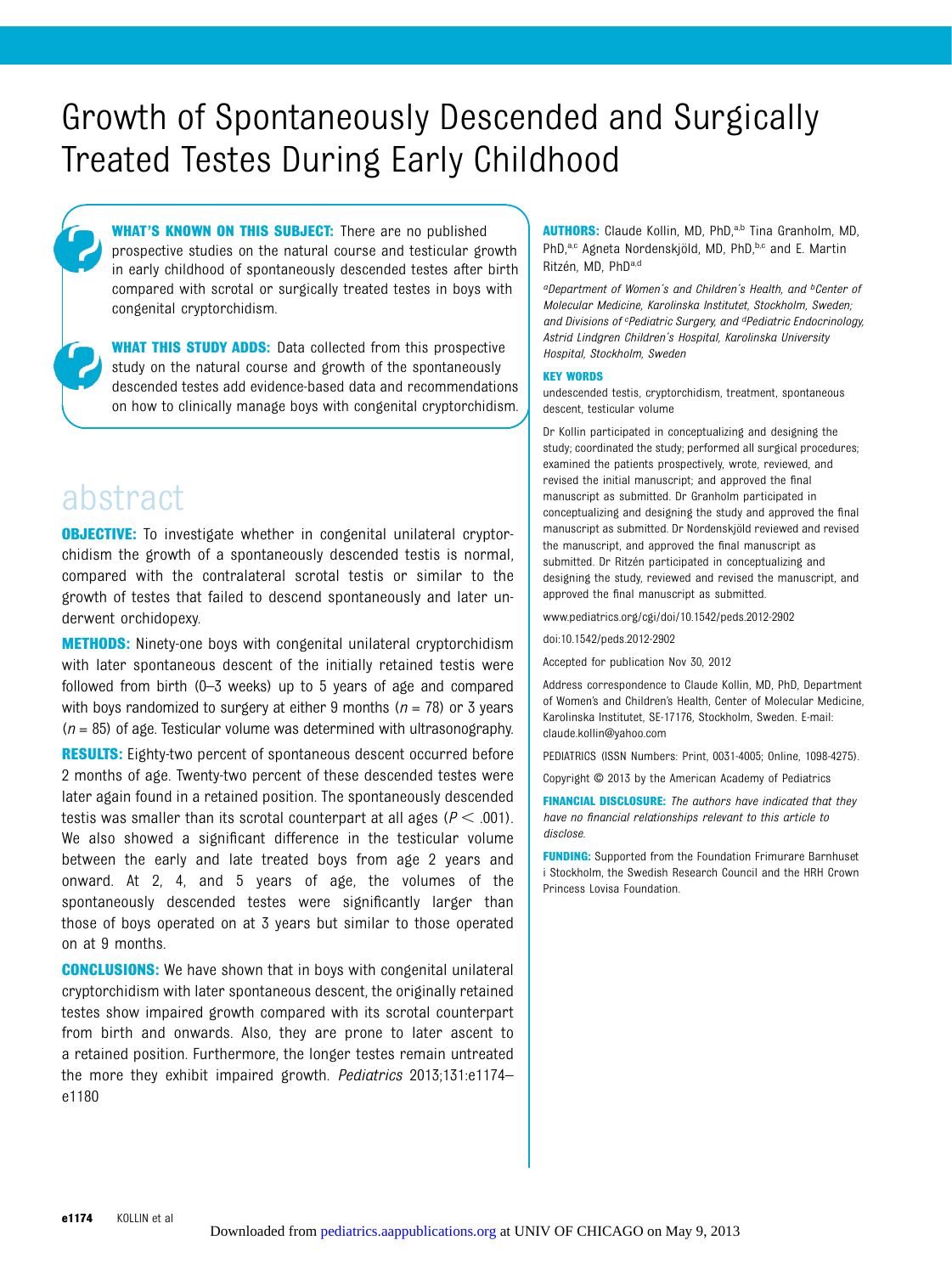Incomplete descent of the testes is the most common anomaly in newborn boys. The prevalence in full-term newborns varies between 2% and 9%, decreasing to 1% to 3% at 3 months of age due to spontaneous descent.1–4

Interestingly, the accumulated prevalence of orchidopexies is 2% to 4%, indicating that some of the descended testes can ascend to a suprascrotal position after 1 year of age.5,6 Other authors have agreed that acquired cryptorchidism is a reality and that in most cases (57%–78%) the condition will correct itself at puberty.<sup>7-10</sup> Alternatively, the high prevalence in prepubertal ages may be explained to some extent by misdiagnosing retractile testes as truly undescended.11 The John Radcliffe Hospital Cryptorchidism Study Group found that a considerable number of congenitally cryptorchid testes that descended between birth and 3 months of age were again cryptorchid at age 1 year.6 Wohlfahrt-Veje et al defined this condition as recurrent cryptorchidism, to be distinguished from *acquired* cryptorchidism, where the testes were in a normal position at birth.<sup>8</sup> The cause of acquired or recurrent cryptorchidism is unclear.<sup>12-14</sup>

Histopathologic studies on these acquired forms of undescended testes show that they exhibit similar germ cell maldevelopment as in congenital cryptorchidism.15,16

The germ cell deterioration in undescended testes is at least partly due to relative hyperthermia. Elevated temperatures have been shown to have adverse effects on testicular function in animal models and in boys.17–<sup>19</sup> Also, supportive of this is that iatrogenic undescended testes (after hernia repair) exhibit a decreasing number of germ cells per tubular cross section as time in a suprascrotal position increases, indicating that these testes undergo a secondary damage.20

We previously investigated the testicular development from birth to 4 years of age, before and after orchidopexy at 9 months or 3 years of age. In unilateral cryptorchidism, most of the retained testes were significantly smaller than the scrotal counterpart already at birth. However, in a subgroup of these patients ( $n = 22$ ), the undescended and scrotal testes were of the same size at birth. Over time, these retained testes showed significantly impaired growth compared with the scrotal ones, suggesting that testicular damage continued postnatally if the testes remained undescended. In summary, these results indicate that prenatal factors are important in the majority of cases but also that the suprascrotal position in itself is detrimental to testicular growth after birth.21

The retractile testis has been regarded as a variant of the normally descended testis and therefore would not require treatment. However, there are studies suggesting that retractile testes exhibit similar histologic changes as cryptorchid ones and therefore can be a cause of subfertility.22–<sup>24</sup> Retractility is attributed to the cremasteric reflex, which is most active between 5 and 6 years of age, but absent during the first months of life and during puberty.25 Hack et al studied the prevalence of acquired cryptorchidism at different ages and concluded that the prevalence was 1.2% at 6 years, 2.2% at 9 years, and 1.2% at 13 years.26 Thus, the high prevalence approximately coincides with a period when retractility is more common.

Similar to acquired cryptorchidism, a major part (77%) of the retractile testes will descend spontaneously into the scrotum by the age of 14.27 This suggests that some cases of acquired cryptorchidism are in fact retractile testes and highlights the limitations of retrospective studies when it comes to the terminology and definition of truly undescended testes.

Thus, these 3 conditions (congenitally undescended, acquired, and retractile testes) show similar adverse histologic changes in the testes, suggesting subsequent risk of subfertility, possibly due to the suprascrotal position and secondary thermal effects.

Here we present a prospective study on the growth of testes that were undescended at birth but descended during the first few months and compare them with surgically treated testes at different ages. We hypothesizethat a suprascrotal position ofthe testes from birth until spontaneous descent impairs testicular growth, compared with those that have been in the scrotum from birth and onward.

#### **METHODS**

#### **Patients**

This studyispart ofa larger studyonthe optimal age for orchidopexy. Boys with probable congenital cryptorchidism were recruited. The exclusion criteria were recognized syndromes, other birth defects or other pathologic conditions affecting the external genitalia, prematurity  $(<$ 37 weeks of gestation) or previous groin surgery.

After confirmation of unilaterally undescended testis and after informed consent by the parents, the boys were included at ages 0 to 3 weeks. Some boys were not enrolled in the study until 6 months of age due to late referral. According to their neonatal records, these late referred were cryptorchid from birth. At age 6 months, all boys who were still cryptorchid were randomized to orchidopexy at either 9 months or 3 years of age as previously described.21 In the present cohort of boys with unilaterally undescended testes, the normally descended contralateral scrotal testis was used as a reference.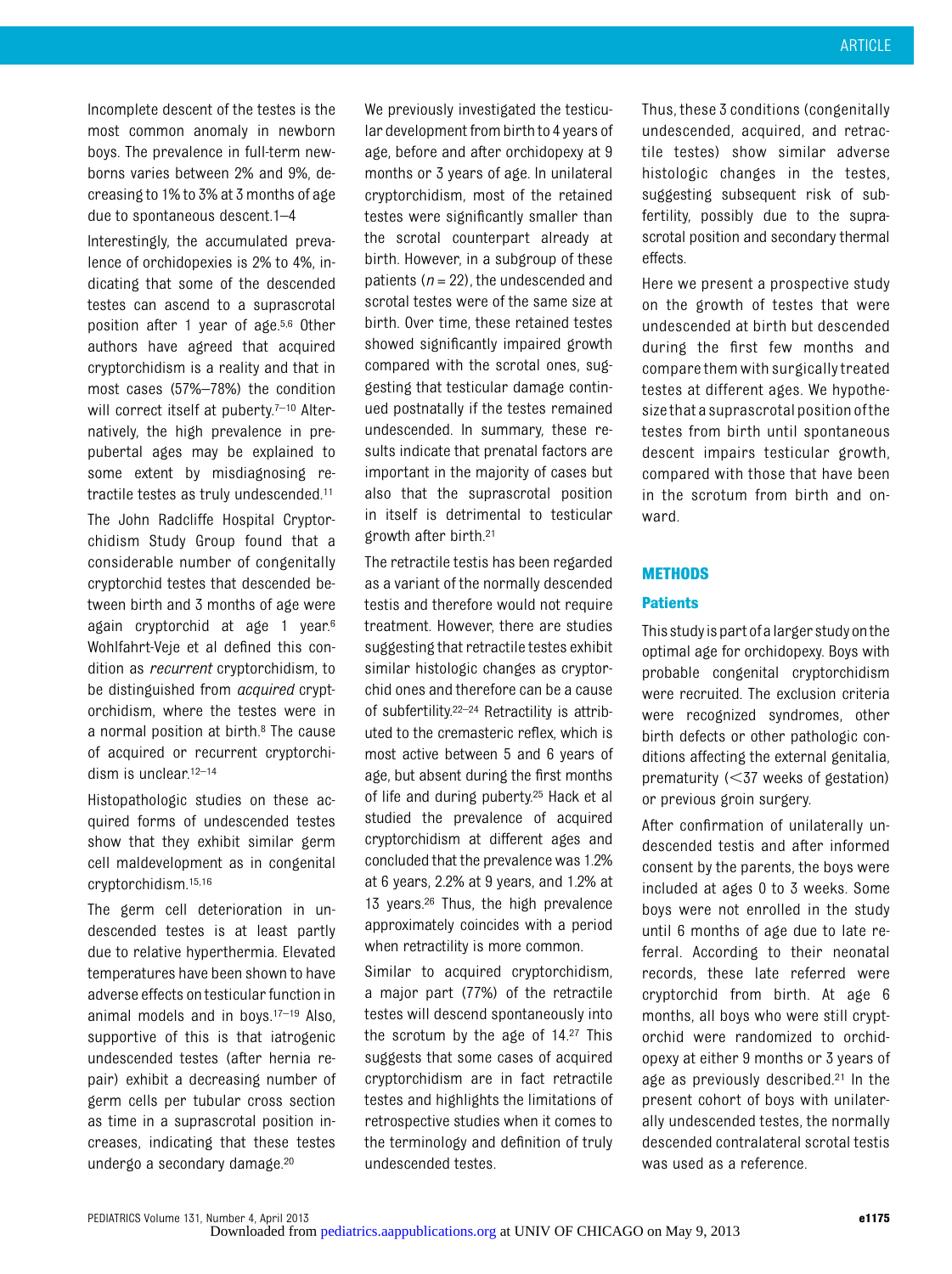For the current study, 254 boys in 4 subgroups were followed prospectively: group 1 consisted ofthosewith unilateral cryptorchidism at birth but with postnatal spontaneous descent  $(n = 71)$ , groups 2 and 3 were those with unilaterally undescended testes at 6 months who were randomized to orchidopexy at 9 months of age (group 2,  $n = 8$ ) or 3 years of age (group 3,  $n = 85$ ), and group 4 consisted of boys with ascending testes  $(n = 20)$ . This last group was confirmed cryptorchid at birth, showed spontaneous descent, but at later followup again proved to have a testis in a suprascrotal position requiring surgery.

#### Clinical Definitions

The patient was examined in the supine position with the legs slightly bent. We ascertained the position of the testicle (using the middle of the testis as a reference point for each position) at 1 of 3 levels according to the following: (1) suprascrotal but still palpable, (2) located in the upper portion of the scrotum, or (3) in the lower portion of scrotum. If a testicle spontaneously assumed a suprascrotal position and could not be pulled down into the scrotum, we categorized this as undescended testis. If a testicle in a suprascrotal position could be pulled down into the scrotum but did not remain there after ∼30 seconds of traction, we also defined this as undescended testis. If it remained in the upper or lower scrotum position for  $\sim$  ≥10 seconds after the traction was released, it was defined as a retractile testicle. The same pediatric urologist  $(C.K.)$  carried out  $>95%$  of the clinical examinations.

#### **Ultrasonography**

The testicular volume of the retained and scrotal testes was determined with high-resolution ultrasound scanners at ages 0to 3weeks, 6months, and then yearly up to 5 years of age (all time points  $\pm 2$  weeks). The examination included the lower abdomen, inguinal, and scrotal regions bilaterally. Both sides were compared regarding testicular position, size, and intratesticular morphologic changes. Testes were scanned in axial and longitudinal planes, and at least 3 measurements in each plane were recorded. After the examination, the examiner reviewed the printouts and the largest measurements were selected. Testicular volumes were calculated using the approximation for a prolapsed ellipsoid (V =  $\pi/6 \times L$  [length]  $\times$  [width]  $\times$ [height]). One single experienced pediatric radiologist performed the majority of the ultrasound procedures. Some patients did not have all scheduled ultrasound examinations because they missed appointments, were ill, or came too late to the appointment.

#### Ethics

All parts of this study were approved by the Committee for Ethics in Medical Research at the Karolinska Institutet.

#### Statistical Analyses

The statistical analyses were performedbyusingthe standard statistical package SPSS, version 15.0 (SPSS Inc, Chicago, IL). Results are expressed as mean  $\pm$  SD unless otherwise specified. Due to skewed distributions of testicular volumes, statistical tests were performed by using nonparametric tests of Wilcoxon type. For the analyses of trends and due to missing values, the data were also analyzed with a generalized linear model for longitudinal data using the program PROC MIXED in SAS. Due to skewed distribution of residuals, the logarithm of testicular volumes were analyzed. The missing values were assumed to be missing at random. A 2-sided  $P < .05$ was considered significant.

#### RESULTS

#### Spontaneously Descended Testes

Eighty-two percent (58/71) of the testes that descended (and remained in the scrotum during follow-up) had done so between 0 and 3 weeks and 2 months of age. An additional 10% (7/71) descended between 2 and 6 months, and 8% (6/71) descended between 6 months and 1 year.

#### Ascending Testes

In the 20 (22%) of 91 boys with spontaneous descent who on subsequent follow-up again showed a suprascrotal position of the testis, ∼85% (17/20) had descended from the retained position within the first 6 months of life. In 25% (5/20), the testes were again found to be suprascrotal at examination at 1 year, and the rest (15/20), between age 1 and 5 years. These boys were referred for surgery when the ascent was detected.

#### Comparative Growth of the Spontaneously Descended and the Surgically Treated Testes

Results from comparing growth of the scrotal ("normal"), the spontaneously descended, and the early (9 months) and late (3 years) surgically treated testes from birth to 5 years of age are shown in Fig 1 and Table 1.

The testicular volume of the scrotal ("normal") testis did not differ at any time point when comparing the 3 groups.

At birth, the mean volume of the retained testes was the same in all groups. At 6 months, the spontaneously descended testes were marginally (but not significantly) larger than those that were still retained. The scrotal testis was always larger than its retained or originally retained counterpart.

There was a significant difference in the testicular volumebetweentheearlyand late treated group from age 2 years and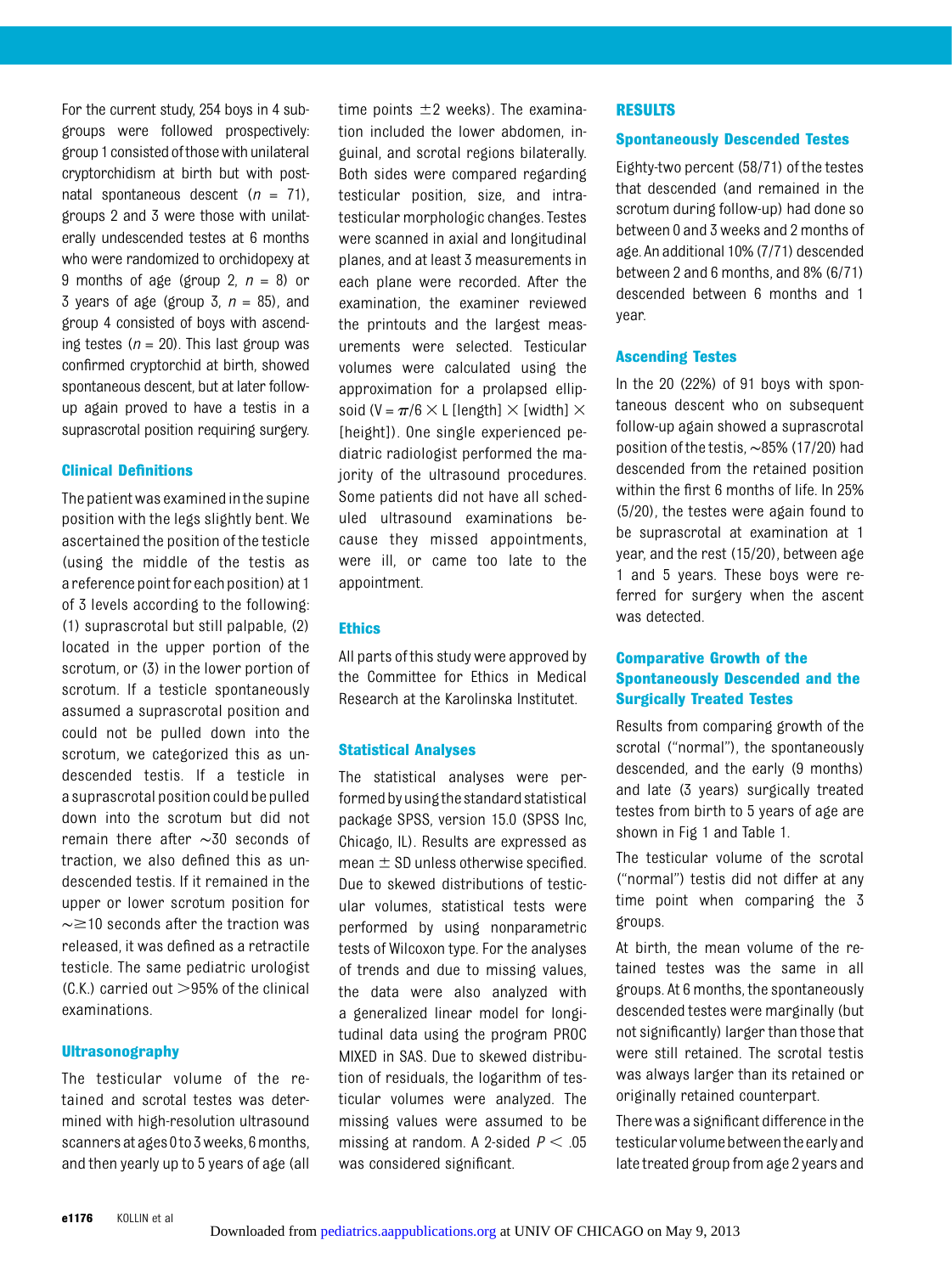

#### FIGURE 1

Cross-sectional data: The testicular volumes of the retained (open circles) and scrotal (filled circles) testes from birth until 5 years of age. From left to right: early treated (op.) group (9 months), late treated group (3 years), and the spontaneously descended group. Mean and 95% confidence intervals (CI) are shown.

onward, whereas there was no significant difference between the group with spontaneous descent and the group who was treated early, at any age. However, the testes that descended spontaneouslywere significantly larger than those belonging to the late treated group at ages 2, 4, and 5 years.

#### Ratios Between Retained and Scrotal Testes at Different Ages

The ratios between the spontaneously descended, early treated, and late treated testes and their scrotal counterparts from birthto 5 years of age are shown in Fig 2 and Table 1. The ratio provides a direct comparison of the 2 testes for the individual boy and thus is an index of the degree of growth deficit of the spontaneously descended testis. The development with increasing age can be expressed as a positive or negative slope of the ratio.

There was a significant difference inthe ratio between the early and late treated

#### TABLE 1 Testicular Volumes of the Retained Testes in the 3 Groups, and Retained/Scrotal Testis Ratios

|                                                                   | Group 1: Unilateral Palpable.<br>Surgery at 9 mo |                  |                             | Group 2: Unilateral Palpable.<br>Surgery at 3 y |                  |                             | Group 3: Spontaneous Descent |                  |                             |
|-------------------------------------------------------------------|--------------------------------------------------|------------------|-----------------------------|-------------------------------------------------|------------------|-----------------------------|------------------------------|------------------|-----------------------------|
|                                                                   | $\eta$                                           | Mean $\pm$ SD    | P Within Group <sup>a</sup> | $\eta$                                          | Mean $\pm$ SD    | P Within Group <sup>a</sup> | $\eta$                       | Mean $\pm$ SD    | P Within Group <sup>a</sup> |
| Volume of the retained testis, mL                                 |                                                  |                  | vs 2 <sup>b</sup>           |                                                 |                  | $1$ vs $3b$                 |                              |                  | $2$ vs $3b$                 |
| 3 wk                                                              | 50                                               | $0.26 \pm 0.084$ | <b>NS</b>                   | 50                                              | $0.27 \pm 0.096$ | <b>NS</b>                   | 61                           | $0.26 \pm 0.162$ | <b>NS</b>                   |
| 6 mo                                                              | 76                                               | $0.39 \pm 0.265$ | <b>NS</b>                   | 67                                              | $0.39 \pm 0.178$ | <b>NS</b>                   | 15                           | $0.44 \pm 0.211$ | <b>NS</b>                   |
| 1 <sub>y</sub>                                                    | 70                                               | $0.41 \pm 0.165$ | .072                        | 72                                              | $0.36 \pm 0.147$ | <b>NS</b>                   | 54                           | $0.41 \pm 0.147$ | <b>NS</b>                   |
| 2y                                                                | 61                                               | $0.47 \pm 0.224$ | .001                        | 66                                              | $0.37 \pm 0.146$ | <b>NS</b>                   | 34                           | $0.47 \pm 0.245$ | 0.008                       |
| 3y                                                                | 52                                               | $0.53 \pm 0.214$ | .003                        | 49                                              | $0.43 \pm 0.177$ | <b>NS</b>                   | 33                           | $0.46 \pm 0.236$ | <b>NS</b>                   |
| 4y                                                                | 48                                               | $0.51 \pm 0.243$ | .001                        | 56                                              | $0.39 \pm 0.204$ | <b>NS</b>                   | 26                           | $0.58 \pm 0.219$ | 0.001                       |
| 5 <sub>y</sub>                                                    | 44                                               | $0.53 \pm 0.250$ | .023                        | 52                                              | $0.46 \pm 0.245$ | <b>NS</b>                   | 29                           | $0.53 \pm 0.188$ | 0.042                       |
| Ratio between the retained and the<br>scrotal testis $\times$ 100 |                                                  |                  | 1 vs 2                      |                                                 |                  | 1 vs 3                      |                              |                  | $2$ vs $3$                  |
| 3 wk                                                              | 50                                               | $87.0 \pm 29.34$ | <b>NS</b>                   | 49                                              | $89.9 \pm 27.85$ | <b>NS</b>                   | 61                           | $98.5 \pm 79.82$ | <b>NS</b>                   |
| 6 mo                                                              | 76                                               | 76.1 $\pm$ 67.89 | <b>NS</b>                   | 67                                              | $75.1 \pm 25.01$ | 0.021                       | 15                           | $86.1 \pm 22.08$ | 0.066                       |
| 1 <sub>y</sub>                                                    | 70                                               | $78.2 \pm 27.36$ | 0.088                       | 72                                              | $71.7 \pm 28.62$ | 0.051                       | 54                           | $88.0 \pm 32.88$ | 0.001                       |
| 2y                                                                | 61                                               | $81.8 \pm 36.56$ | 0.006                       | 66                                              | $64.9 \pm 23.98$ | <b>NS</b>                   | 34                           | $76.4 \pm 20.44$ | 0.005                       |
| 3y                                                                | 52                                               | $90.2 \pm 40.13$ | 0.009                       | 49                                              | $73.2 \pm 39.59$ | 0.016                       | 33                           | $71.5 \pm 26.25$ | <b>NS</b>                   |
| 4 y                                                               | 48                                               | $74.4 \pm 25.32$ | 0.003                       | 56                                              | $62.2 \pm 28.84$ | 0.277                       | 26                           | $81.4 \pm 28.63$ | 0.001                       |
| 5y                                                                | 44                                               | $74.9 \pm 22.33$ | 0.094                       | 50                                              | 68.7 $\pm$ 23.14 | <b>NS</b>                   | 29                           | $75.0 \pm 18.53$ | 0.078                       |

a Wilcoxon signed rank test, difference from "0": 1 vs 2, 1 vs 3, 2 vs 3, P values from comparisons between groups, Mann-Whitney tests.

**b P values from SAS PROC MIXED.**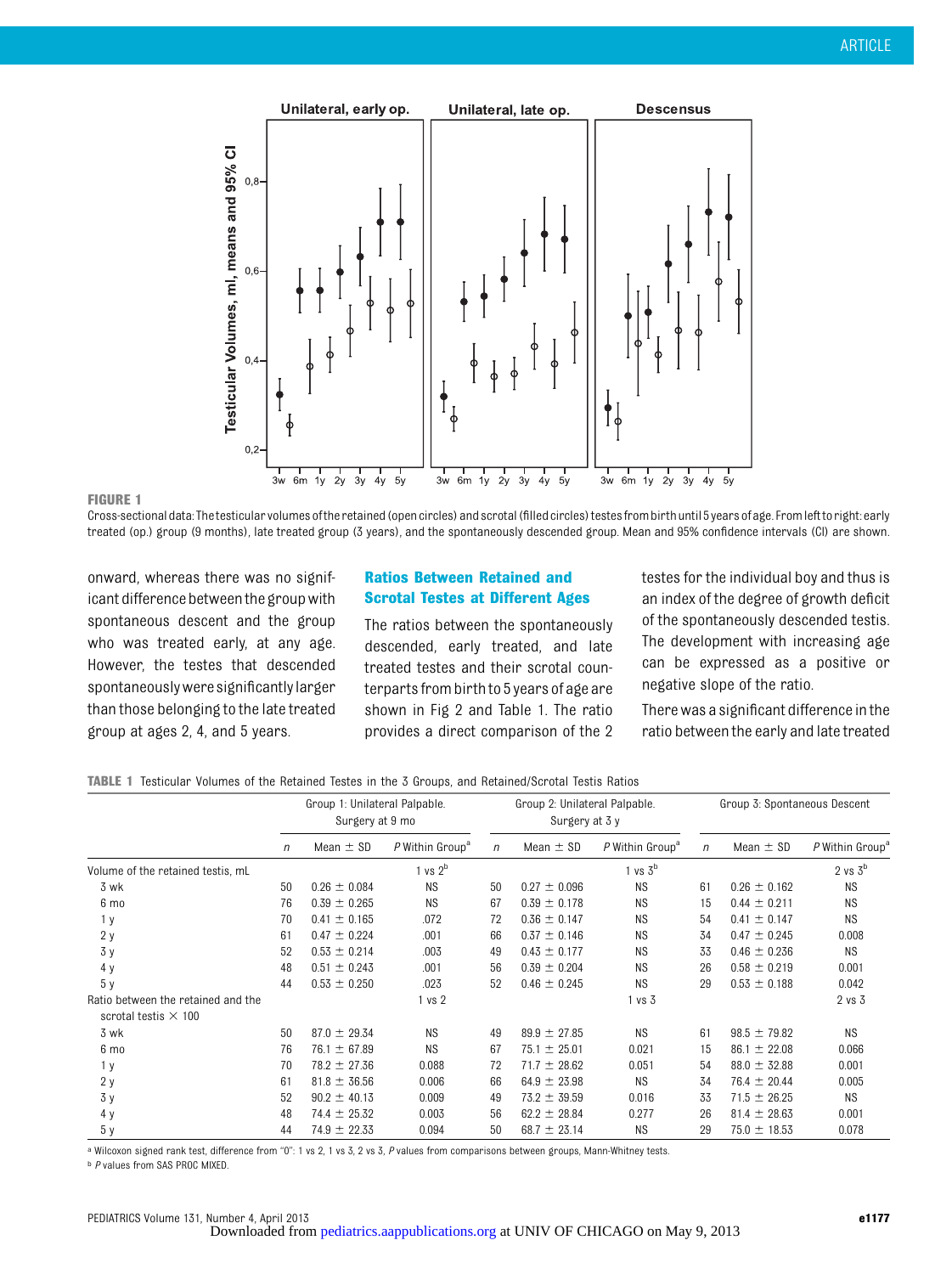

#### FIGURE 2

Cross-sectional data: The ratios between the previously retained testes and its scrotal counterpart (%) from birth until 5 years of age are shown. From left to right: early treated (op.) group (9 months), late treated group (3 years), and the spontaneously descended group. Mean and 95% confidence intervals (CI) are shown.

groups at ages 2, 3, and 4 years. At ages 6 months and 1, 2, 4, and 5 years, the mean ratio for the boys with spontaneous descent was significantly higher than that for the group who had late surgery. Comparing the early treated with those who had spontaneous descent, we found a significant difference at 6 months, at 1 year (borderline), and at 3 years of age.

Using covariance analysis and data from boys with  $\geq$  5 observations over the study period, we showed that the 74 boys operated on at 9 months showed a significant positive slope of the regression line for the ratio retained/ scrotal versus age ( $P = .013$ ), whereas the 78 operated on at 3 years of age demonstrated a nonsignificant negative trend  $(P = .09)$ . For the 47 spontaneously descended testes, there was a significant negative regression  $(P = .021)$ .

In addition, the mean slope of the ratios of the group operated on at 9 months differed significantly ( $P < .003$ ) from those operated on at 3 years of age and from the group with spontaneous descent ( $P < .001$ ). This shows that early surgery was superior to late surgery in regard to additional testicular growth, even if the growth rate of the scrotal testes was not reached.

#### **DISCUSSION**

In the Nordic countries, a consensus was reached that boys with undescended testes should undergo surgical treatment before the age of 1 year.<sup>28</sup> However, other issues remain controversial, such as the cause and the true incidence of acquired cryptorchidism. Two of the reasons for these uncertainties are that there are few prospective long-term follow-up studies of different treatment modalities and there is a lack of standard definitions. There is, in addition, a lack of long-term prospective studies of boys with spontaneous postnatal testicular descent. In clinical practice, these testes have generally been regarded as normal and, consequently, these boys have been discharged from follow-up.

As discussed previously, studies indicate that highly retractile testes and undescended testes (both congenital and acquired) undergo similar histologic changes. Some investigators advocate a "wait and see" approach until puberty because many of the retractile and acquired testes will descend by puberty.<sup>7-10</sup> However, a considerable number of these testes (both the descended and those that need surgical treatment due to nondescent) were found to be smaller than its scrotal counterpart. Several studies have shown that there is a good correlation between spermatogenic activity of a testis and its volume.29–<sup>31</sup> The older studies measured testicular volume by orchidometer, a method that is difficult to standardize. In the present prospective study, we used ultrasonography, which shows better reproducibility and precision.32–<sup>34</sup>

As shown by our group in previous reports, the longer a testis resides in a suprascrotal position, the more it will be exposed to adverse conditions.21,29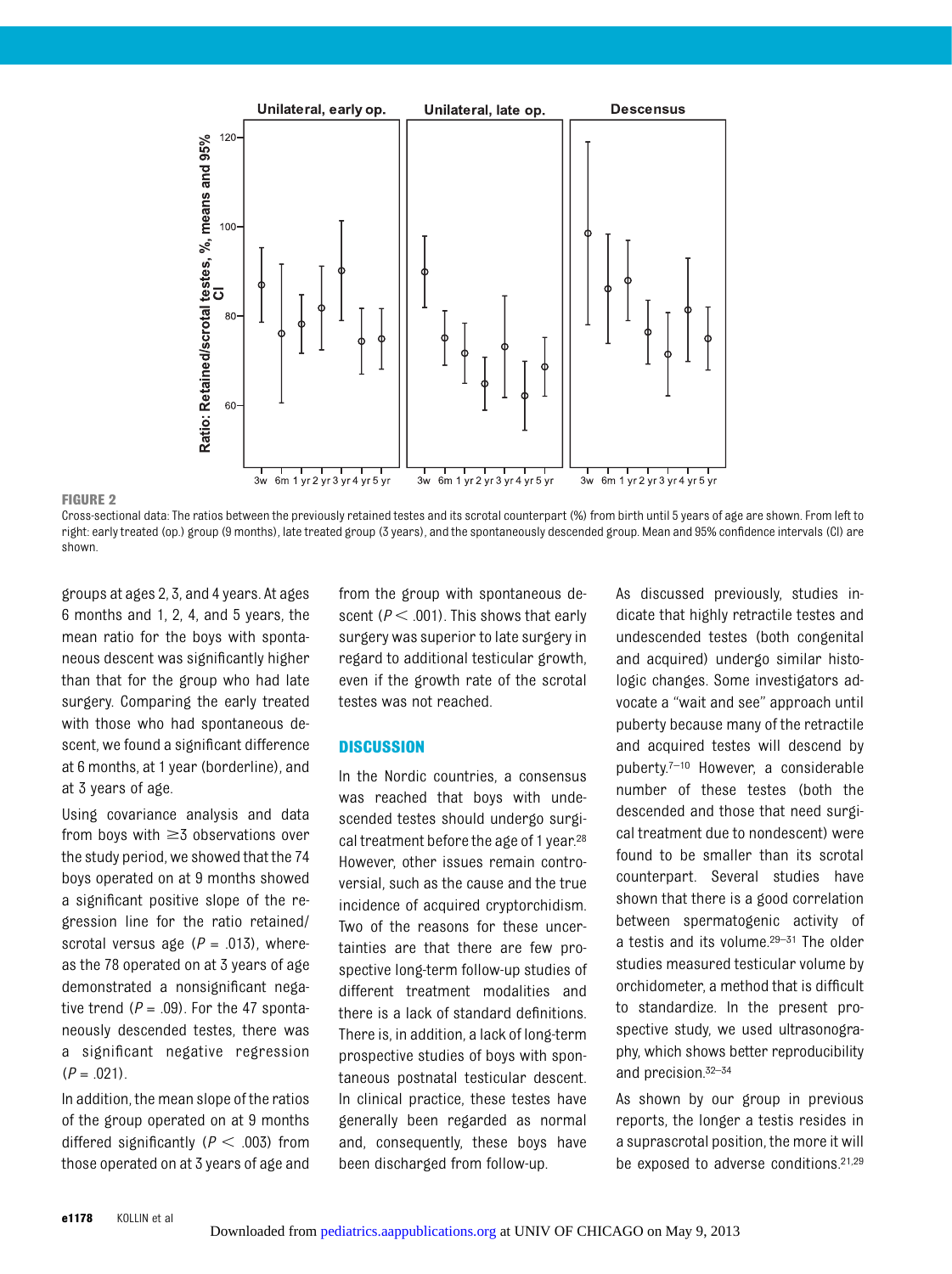Thus, a conservative approach, waiting for acquired forms of cryptorchidism or highly retractile testes to permanently descend into the scrotum, may cause subnormal spermatogenesis. Approximately 22% of the testes that showed spontaneous descent between birth and 6 months later ascended to a suprascrotal position. These boys were surgically corrected when the suprascrotal position was noted during the follow-up. The occurrence of recurrent cryptorchidism thus is also confirmed in our study.

Surprisingly, in boys with unilateral spontaneous descent, the ratio between the volume of the initially retained and the normally descended testes decreased more over the full study period from 6 months to 5 years than the same ratio for both of the surgically treated groups. One hypothesis that might explain this finding is that the surgically treated testes are "fixed" in their position whereas the spontaneously descended testes might temporarily ascend to a suprascrotal position during an ill-defined period of time. As mentioned, we can conclude from this study that these spontaneously descended testes are prone to ascend. We anticipate that the number of ascending testes will increase in this group of boys because the period of maximal retractility will continue beyond 5 years of age, which is the end point of this report.

This study shows that if spontaneous descent occurs, in most cases  $(>90%)$ it happens within the first few months of life. In addition, it shows for the first time that in boys with congenital unilateral cryptorchidism and later spontaneous descent, the previously undescended testes prospectively showed impaired growth compared with its scrotal counterpart until at least 5 years of age. Interestingly, already at birth (0–3 weeks) there was a significant difference in mean volume between the retained and the scrotal testes in all studied groups, indicating that the majority of the retained testes were subnormal in this respect already at birth. Additional damage might occur between birth and the spontaneous testicular decent. The volume of the scrotal testes did not differ between any of the groups. However, because this study lacks a control group, it remains to be established whether the testicular volumes are similar to testicular size in boys with no history of cryptorchidism.

We previously showed that orchidopexy at 9 months of age improved the testicular growth compared with those left untreated until age 3 years, although the testes did not fully reach the growth

rate of the scrotal testes.21 In the group who underwent late surgery, growth of the testes during the year after surgery was less than that after orchidopexy at 9 months of age. The precise optimal time for surgery remains to be established.

In conclusion, we have shown for the first time that, contrary to previous beliefs, spontaneously descended testes show impaired growth compared with the scrotal counterpart. Also, we have found a clear relationship between the duration of a suprascrotal position of the testes and testicular growth; the longer the testes reside in this position, the smaller are the testes.

This supports previous proposals that surgical treatment should be performed early in life. About 22% of the testes that descend spontaneously will later ascend and require subsequent surgery. This emphasizes the importance of follow-up of this group of patients.

#### ACKNOWLEDGMENTS

We thank all participating families and Pia Källgren, RN, for coordinating the numerous patient visits. We give a special thanks to Ulf Hesser for performing most of the ultrasound examinations and to Björn Jonsson, PhD, for providing valuable statistical analyses.

#### REFERENCES

- 1. Bay K, Main KM, Toppari J, Skakkebæk NE; Medscape. Testicular descent: INSL3, testosterone, genes and the intrauterine milieu. Nat Rev Urol. 2011;8(4):187–196
- 2. Virtanen HE, Toppari J. Epidemiology and pathogenesis of cryptorchidism. Hum Reprod Update. 2008;14(1):49–58
- 3. Thong M, Lim C, Fatimah H. Undescended testes: incidence in 1,002 consecutive male infants and outcome at 1 year of age. Pediatr Surg Int. 1998;13(1):37–41
- 4. Berkowitz GS, Lapinski RH, Dolgin SE, Gazella JG, Bodian CA, Holzman IR. Prevalence and

natural history of cryptorchidism. Pediatrics. 1993;92(1):44–49

- 5. Barthold JS, González R. The epidemiology of congenital cryptorchidism, testicular ascent and orchiopexy. J Urol. 2003;170 (6 Pt 1):2396–2401
- 6. John Radcliffe Hospital Cryptorchidism Study Group. Cryptorchidism: a prospective study of 7500 consecutive male births: 1984-8. Arch Dis Child. 1992;7:892–899
- 7. Hack WW, van der Voort-Doedens LM, Goede J, van Dijk JM, Meijer RW, Sijstermans K. Natural history and long-term testicular

growth of acquired undescended testis after spontaneous descent or pubertal orchidopexy. BJU Int. 2010;106(7):1052–1059

- 8. Wohlfahrt-Veje C, Boisen KA, Boas M, et al. Acquired cryptorchidism is frequent in infancy and childhood. Int J Androl. 2009;32 (4):423–428
- 9. Eijsbouts SW, de Muinck Keizer-Schrama SM, Hazebroek FW. Further evidence for spontaneous descent of acquired undescended testes. J Urol. 2007;178(4 Pt 2):1726–1729
- 10. Sijstermans K, Hack WW, van der Voort-Doedens LM, Meijer RW, Haasnoot K.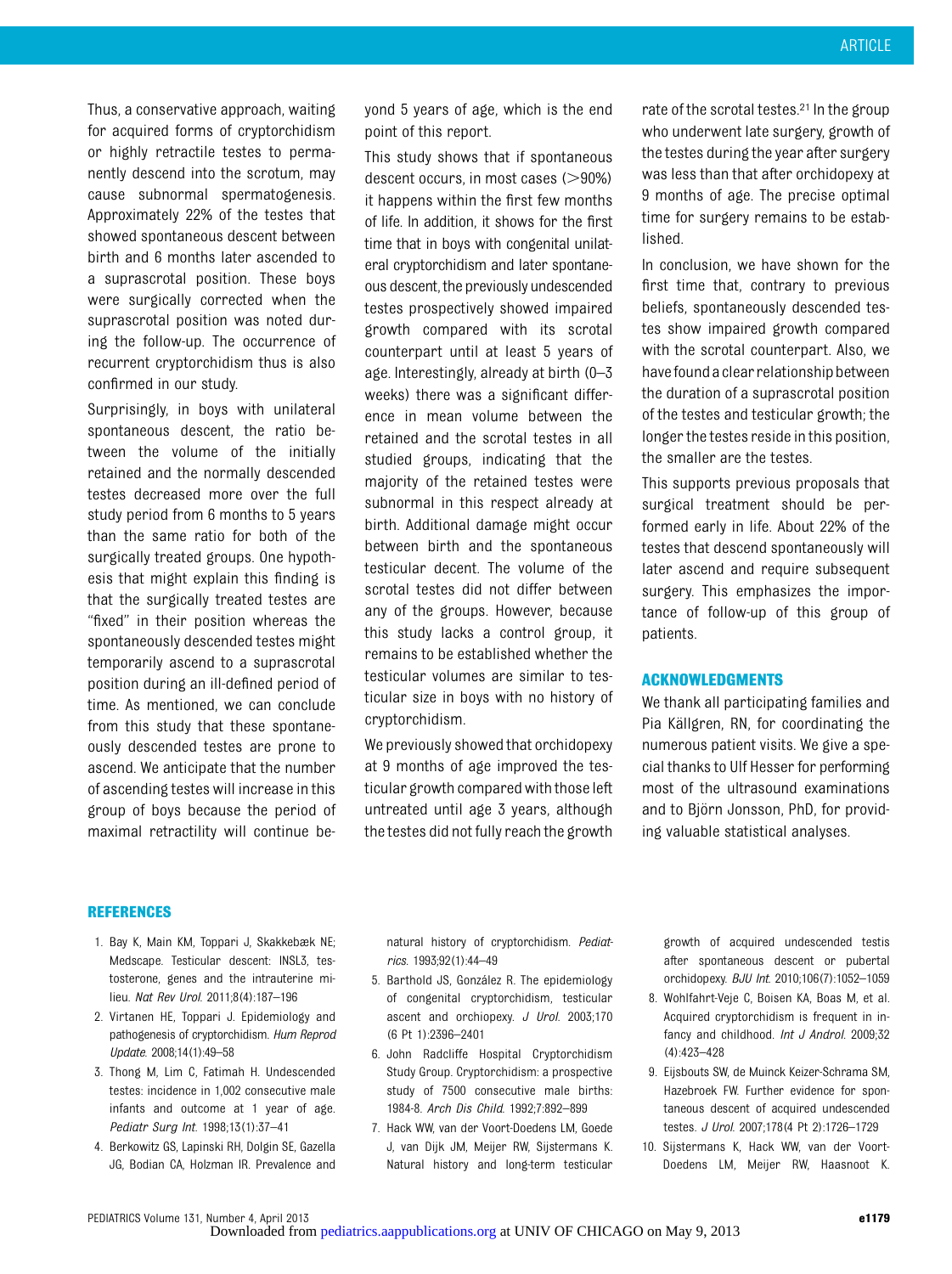Puberty stage and spontaneous descent of acquired undescended testis: implications for therapy? Int J Androl. 2006;29(6):597–602

- 11. Chilvers C, Pike MC, Forman D, Fogelman K, Wadsworth ME. Apparent doubling of frequency of undescended testis in England and Wales in 1962-81. Lancet. 1984;2(8398):330–332
- 12. Clarnette TD, Hutson JM. Is the ascending testis actually 'stationary'? Normal elongation of the spermatic cord is prevented by a fibrous remnant of the processus vaginalis. Pediatr Surg Int. 1997;12(2-3):155–157
- 13. Rabinowitz R, Hulbert WC Jr. Late presentation of cryptorchidism: the etiology of testicular re-ascent. J Urol. 1997;157(5): 1892–1894
- 14. Robertson JF, Azmy AF, Cochran W. Assent to ascent of the testis. Br J Urol. 1988;61(2): 146–147
- 15. Rusnack SL, Wu HY, Huff DS, et al. The ascending testis and the testis undescended since birth share the same histopathology. J Urol. 2002;168(6):2590–2591
- 16. Gracia J, Navarro E, Guirado F, Pueyo C, Ferrández A. Spontaneous ascent of the testis. Br J Urol. 1997;79(1):113–115
- 17. Setchell BP. The Parkes Lecture. Heat and the testis. J Reprod Fertil. 1998;114(2):179–194
- 18. Mieusset R, Bujan L. Testicular heating and its possible contributions to male infertility: a review. Int J Androl. 1995;18(4):169–184
- 19. Bedford JM. Effects of elevated temperature on the epididymis and testis: experimental studies. Adv Exp Med Biol. 1991;286:19–32
- 20. Fenig DM, Snyder HM III, Wu HY, Canning DA, Huff DS. The histopathology of iatrogenic cryptorchid testis: an insight into etiology. J Urol. 2001;165(4):1258–1261
- 21. Kollin C, Karpe B, Hesser U, Granholm T, Ritzén EM. Surgical treatment of unilaterally undescended testes: testicular growth after randomization to orchiopexy at age 9 months or 3 years. *J Urol.* 2007;178(4 Pt 2): 1589–1593, discussion 1593
- 22. Han SW, Lee T, Kim JH, Choi SK, Cho NH, Han JY. Pathological difference between retractile and cryptorchid testes. J Urol. 1999; 162(3 Pt 1):878–880
- 23. Caucci M, Barbatelli G, Cinti S. The retractile testis can be a cause of adult infertility. Fertil Steril. 1997;68(6):1051–1058
- 24. Paniagua R, Nistal M. Morphological and histometric study of human spermatogonia from birth to the onset of puberty. J Anat. 1984;139(Pt 3):535–552
- 25. Mieusset R, Bujan L, Massat G, Mansat A, Pontonnier F. Clinical and biological characteristics of infertile men with a history of cryptorchidism. Hum Reprod. 1995;10(3):613–619
- 26. Hack WW, Sijstermans K, van Dijk J, van der Voort-Doedens LM, de Kok ME, Hobbelt-Stoker MJ. Prevalence of acquired undescended testis in 6-year, 9-year and 13-year-old Dutch schoolboys. Arch Dis Child. 2007;92(1):17–20
- 27. La Scala GC, Ein SH. Retractile testes: an outcome analysis on 150 patients. J Pediatr Surg. 2004;39(7):1014–1017
- 28. Ritzén EM, Bergh A, Bjerknes R, et al. Nordic consensus on treatment of undescended testes. Acta Paediatr. 2007;96(5):638–643
- 29. Kollin C SJ, Nurmio M, Sundqvist E, Gustafsson T, Sder O, Toppari J, et al. Boys with undescended testes: endocrine, volumetric and morphometric studies on testicular function before and after orchidopexy at 9 months or 3 years of age. JCEM. 2012 (second submission).
- 30. Lenz S, Giwercman A, Elsborg A, et al. Ultrasonic testicular texture and size in 444 men from the general population: correlation to semen quality. Eur Urol. 1993;24(2): 231–238
- 31. Takihara H, Cosentino MJ, Sakatoku J, Cockett AT. Significance of testicular size measurement in andrology: II. Correlation of testicular size with testicular function. J Urol. 1987;137(3):416–419
- 32. Diamond DA, Paltiel HJ, DiCanzio J, et al. Comparative assessment of pediatric testicular volume: orchidometer versus ultrasound. J Urol. 2000;164(3 Pt 2):1111–1114
- 33. Noh PH, Cooper CS, Snyder HM III, Zderic SA, Canning DA, Huff DS. Testicular volume does not predict germ cell count in patients with cryptorchidism. J Urol. 2000; 163(2):593–596
- 34. Behre HM, Nashan D, Nieschlag E. Objective measurement of testicular volume by ultrasonography: evaluation of the technique and comparison with orchidometer estimates. Int J Androl. 1989;12(6):395–403